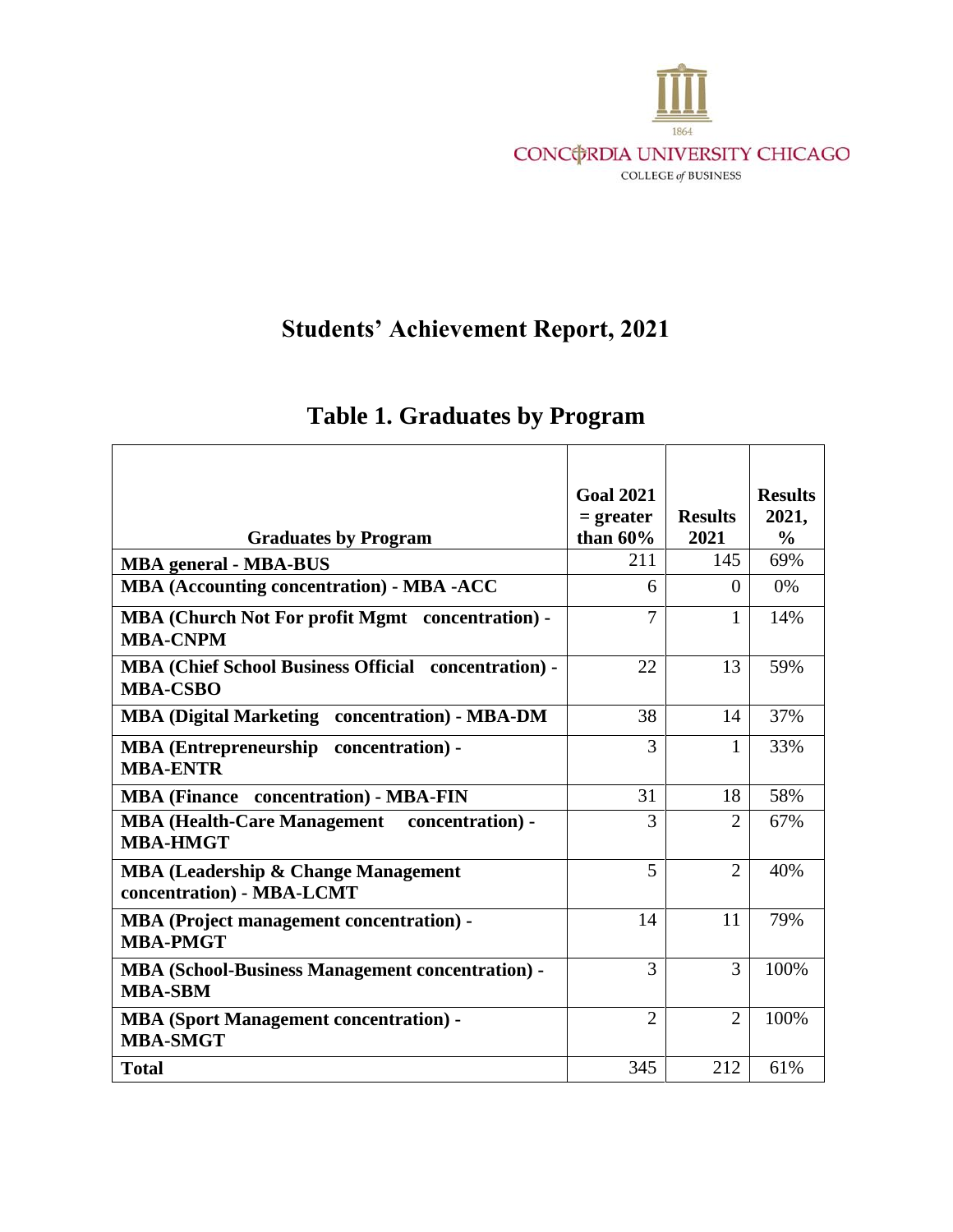

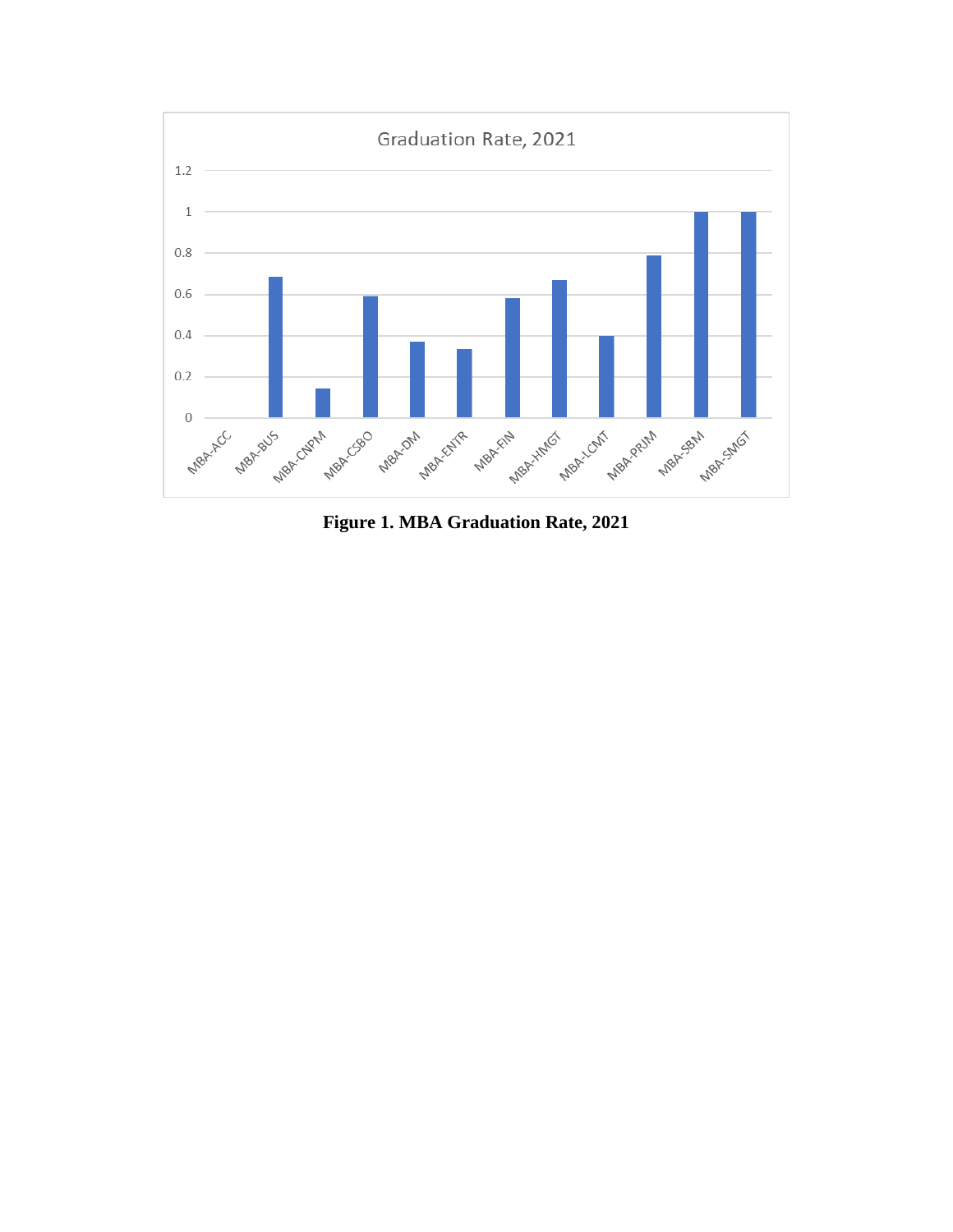| <b>Retention by Program</b>                                                                   | Goal $2021 =$       | <b>Results 2021</b> | <b>Results 2021, %</b> |
|-----------------------------------------------------------------------------------------------|---------------------|---------------------|------------------------|
|                                                                                               | greater than<br>60% |                     |                        |
| <b>MBA</b> general - MBA-BUS                                                                  | 211                 | 106                 | 50%                    |
| <b>MBA</b> (Accounting concentration) -<br><b>MBA-ACC</b>                                     | 6                   | $\theta$            | 0%                     |
| <b>MBA (Church Not For profit Mgmt)</b><br>concentration) - MBA-CNPM                          | 7                   | 1                   | 14%                    |
| <b>MBA (Chief School Business Official</b><br>concentration) - MBA-CSBO                       | 22                  | 11                  | 50%                    |
| <b>MBA (Digital Marketing</b><br>concentration) - MBA-DM                                      | 38                  | 13                  | 34%                    |
| <b>MBA</b> (Entrepreneurship<br>concentration) - MBA-ENTR                                     | 3                   | $\mathbf{1}$        | 33%                    |
| <b>MBA</b> (Finance concentration) -<br><b>MBA-FIN</b>                                        | 31                  | 15                  | 48%                    |
| <b>MBA (Health-Care Management</b><br>concentration) - MBA-HMGT                               | 3                   | 1                   | 33%                    |
| <b>MBA (Leadership &amp; Change)</b><br><b>Management concentration) -</b><br><b>MBA-LCMT</b> | 5                   | $\Omega$            | 0%                     |
| <b>MBA</b> (Project management<br>concentration) - MBA-PMGT                                   | 14                  | 1                   | 7%                     |
| <b>MBA (School-Business Management</b><br>concentration) - MBA-SBM                            | 3                   | 3                   | 100%                   |
| <b>MBA (Sport Management</b><br>concentration) - MBA-SMGT                                     | $\overline{2}$      | $\overline{2}$      | 100%                   |
| <b>Total</b>                                                                                  | 345                 | 154                 | 45%                    |

## **Table 2. Students' Retention by Program, 2021**